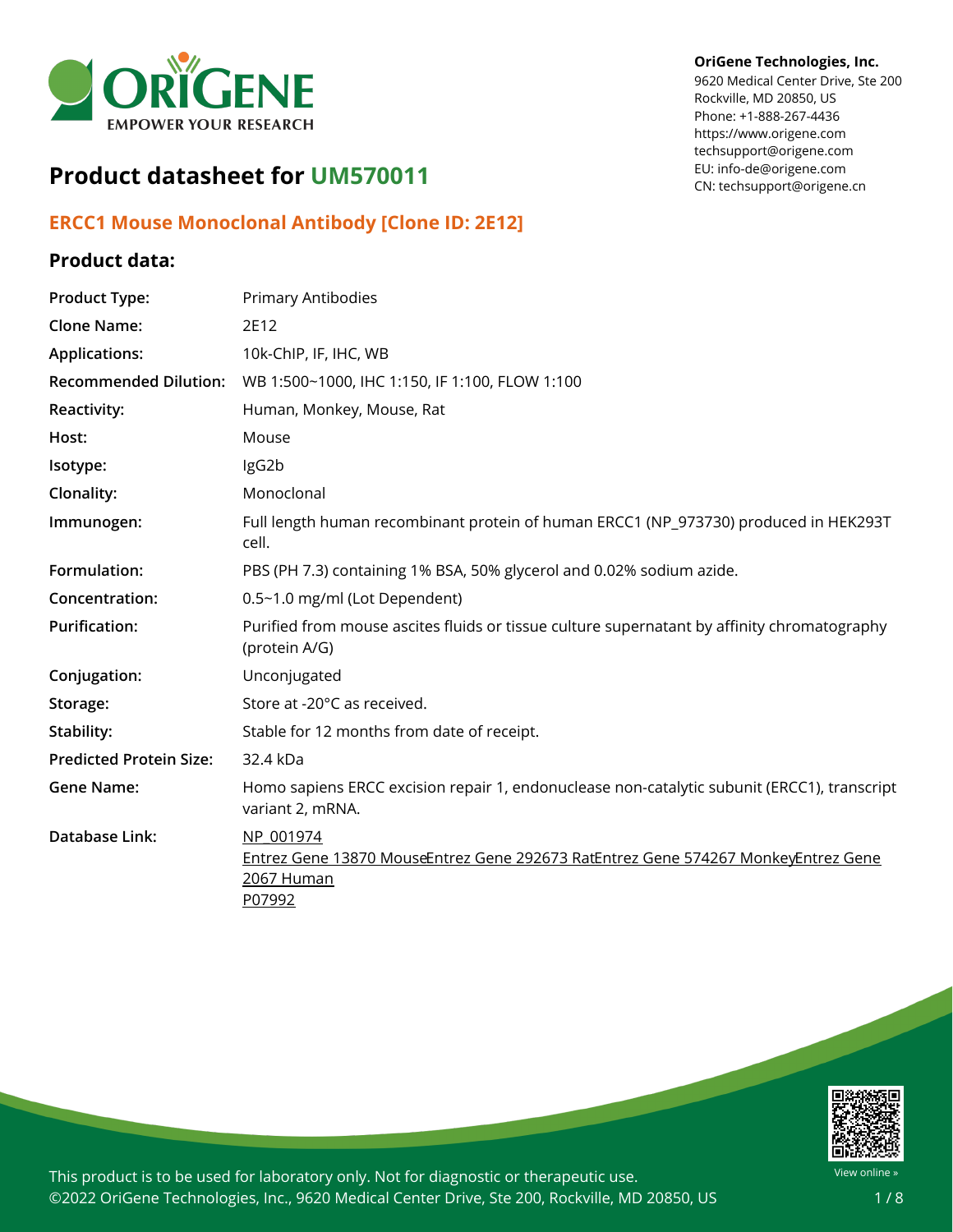#### **CORIGENE ERCC1 Mouse Monoclonal Antibody [Clone ID: 2E12] – UM570011**

**Background:** The product of this gene functions in the nucleotide excision repair pathway, and is required for the repair of DNA lesions such as those induced by UV light or formed by electrophilic compounds including cisplatin. The encoded protein forms a heterodimer with the XPF endonuclease (also known as ERCC4), and the heterodimeric endonuclease catalyzes the 5' incision in the process of excising the DNA lesion. The heterodimeric endonuclease is also involved in recombinational DNA repair and in the repair of inter-strand crosslinks. Mutations in this gene result in cerebrooculofacioskeletal syndrome, and polymorphisms that alter expression of this gene may play a role in carcinogenesis. Multiple transcript variants encoding different isoforms have been found for this gene. The last exon of this gene overlaps with the CD3e molecule, epsilon associated protein gene on the opposite strand. [provided by RefSeq]

| Synonyms:                | COFS4: RAD10: UV20         |
|--------------------------|----------------------------|
| <b>Protein Families:</b> | Druggable Genome           |
| <b>Protein Pathways:</b> | Nucleotide excision repair |

#### **Product images:**



Testis Omentum Uterus Breast Brain Liver Ovary Thyroid Colon Spleen



Western blot analysis of extracts (35ug) from 9 different cell lines by using anti-ERCC1 monoclonal antibody (Clone 2E12).

Western Blot analysis of 10 different human tissue lysates (10ug) by using anti-ERCC1 monoclonal antibody (clone 2E12, 1:500)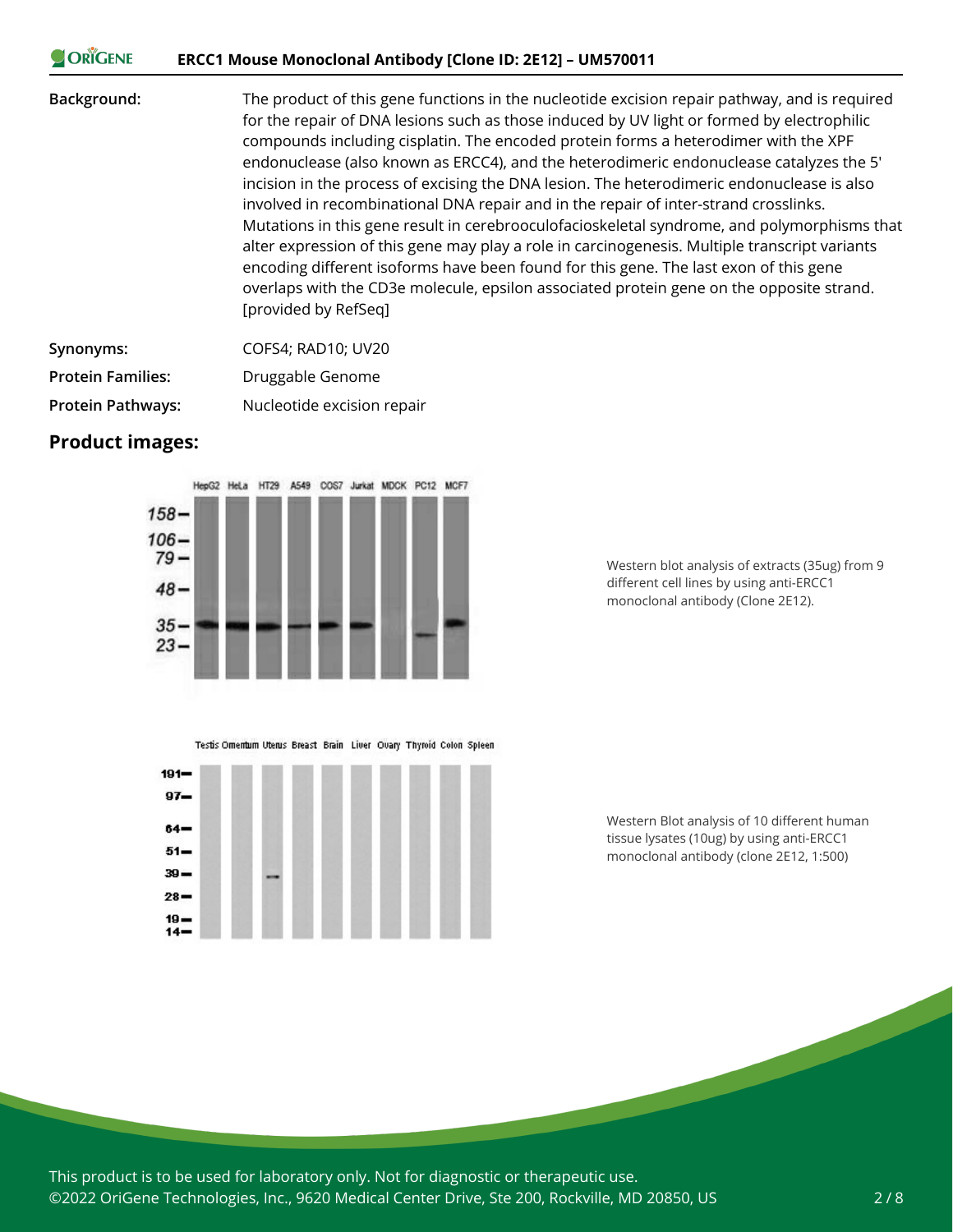

Equivalent amounts of cell lysates (10 ug per lane) of wild-type Hela cells (WT, Cat# LC810HELA) and ERCC1-Knockout Hela cells (KO, Cat# [LC810072]) were separated by SDS-PAGE and immunoblotted with anti-ERCC1 monoclonal antibody UM500011. Then the blotted membrane was stripped and reprobed with anti-HSP90AB1 antibody ([TA500494]) as a loading control (1:500).

Immunohistochemical staining of paraffinembedded Human breast tissue using anti-ERCC1 mouse monoclonal antibody. (Clone 2E12, dilution 1:100; heat-induced epitope retrieval by 10mM citric buffer, pH6.0, 120°C for 3min)

Immunohistochemical staining of paraffinembedded Human colon tissue using anti-ERCC1 mouse monoclonal antibody. (Clone 2E12, dilution 1:100; heat-induced epitope retrieval by 10mM citric buffer, pH6.0, 120°C for 3min)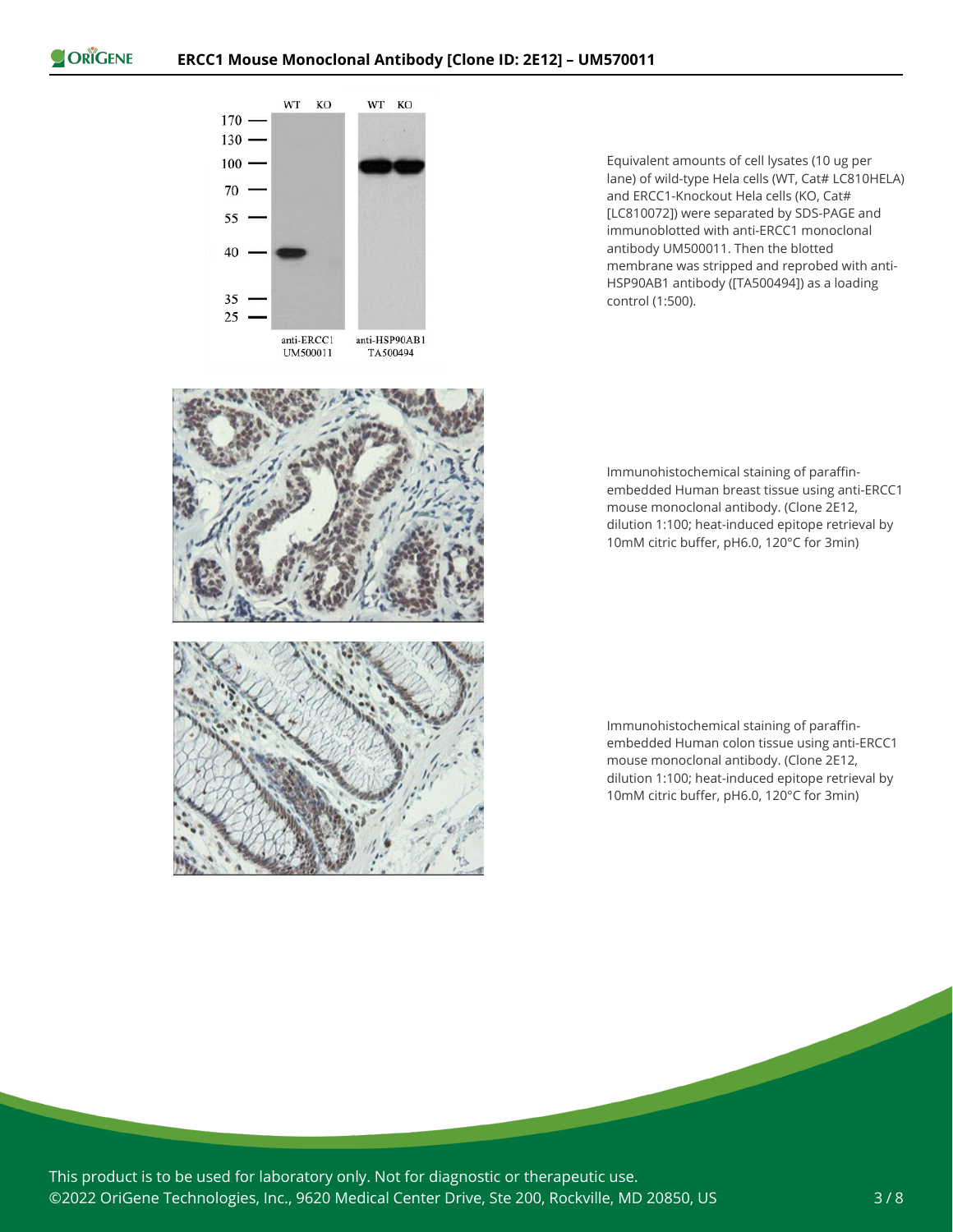

Immunohistochemical staining of paraffinembedded Human Kidney tissue using anti-ERCC1 mouse monoclonal antibody. (Clone 2E12, dilution 1:100; heat-induced epitope retrieval by 10mM citric buffer, pH6.0, 120°C for 3min)

Immunohistochemical staining of paraffinembedded Carcinoma of Human kidney tissue using anti-ERCC1 mouse monoclonal antibody. (Clone 2E12, dilution 1:100; heat-induced epitope retrieval by 10mM citric buffer, pH6.0, 120°C for 3min)

Immunohistochemical staining of paraffinembedded Carcinoma of Human lung tissue using anti-ERCC1 mouse monoclonal antibody. (Clone 2E12, dilution 1:100; heat-induced epitope retrieval by 10mM citric buffer, pH6.0, 120°C for 3min)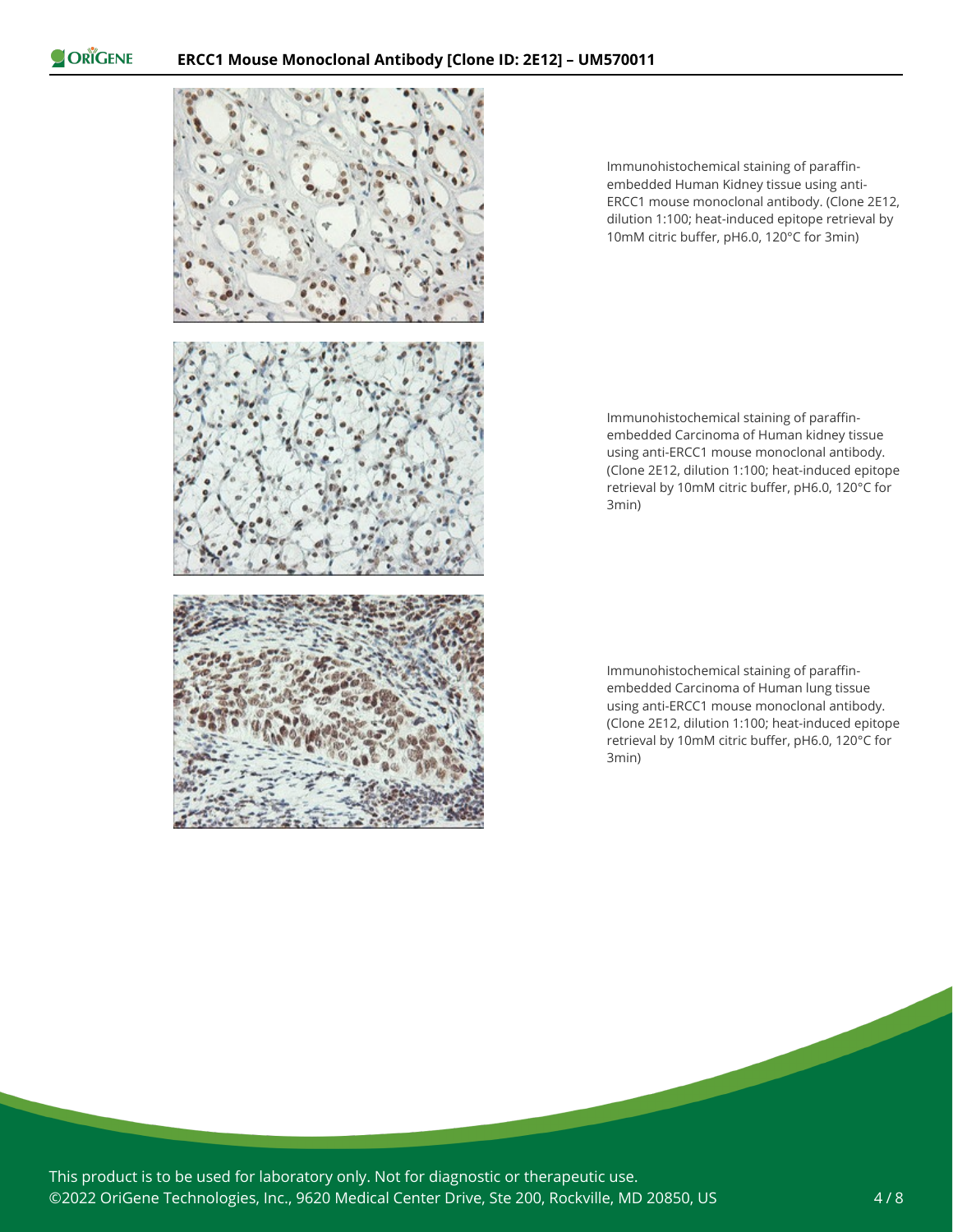



Immunohistochemical staining of paraffinembedded Human Ovary tissue using anti-ERCC1 mouse monoclonal antibody. (Clone 2E12, dilution 1:100; heat-induced epitope retrieval by 10mM citric buffer, pH6.0, 120°C for 3min)

Immunohistochemical staining of paraffinembedded Adenocarcinoma of Human ovary tissue using anti-ERCC1 mouse monoclonal antibody. (Clone 2E12, dilution 1:100; heatinduced epitope retrieval by 10mM citric buffer, pH6.0, 120°C for 3min)

Immunohistochemical staining of paraffinembedded Human pancreas tissue using anti-ERCC1 mouse monoclonal antibody. (Clone 2E12, dilution 1:100; heat-induced epitope retrieval by 10mM citric buffer, pH6.0, 120°C for 3min)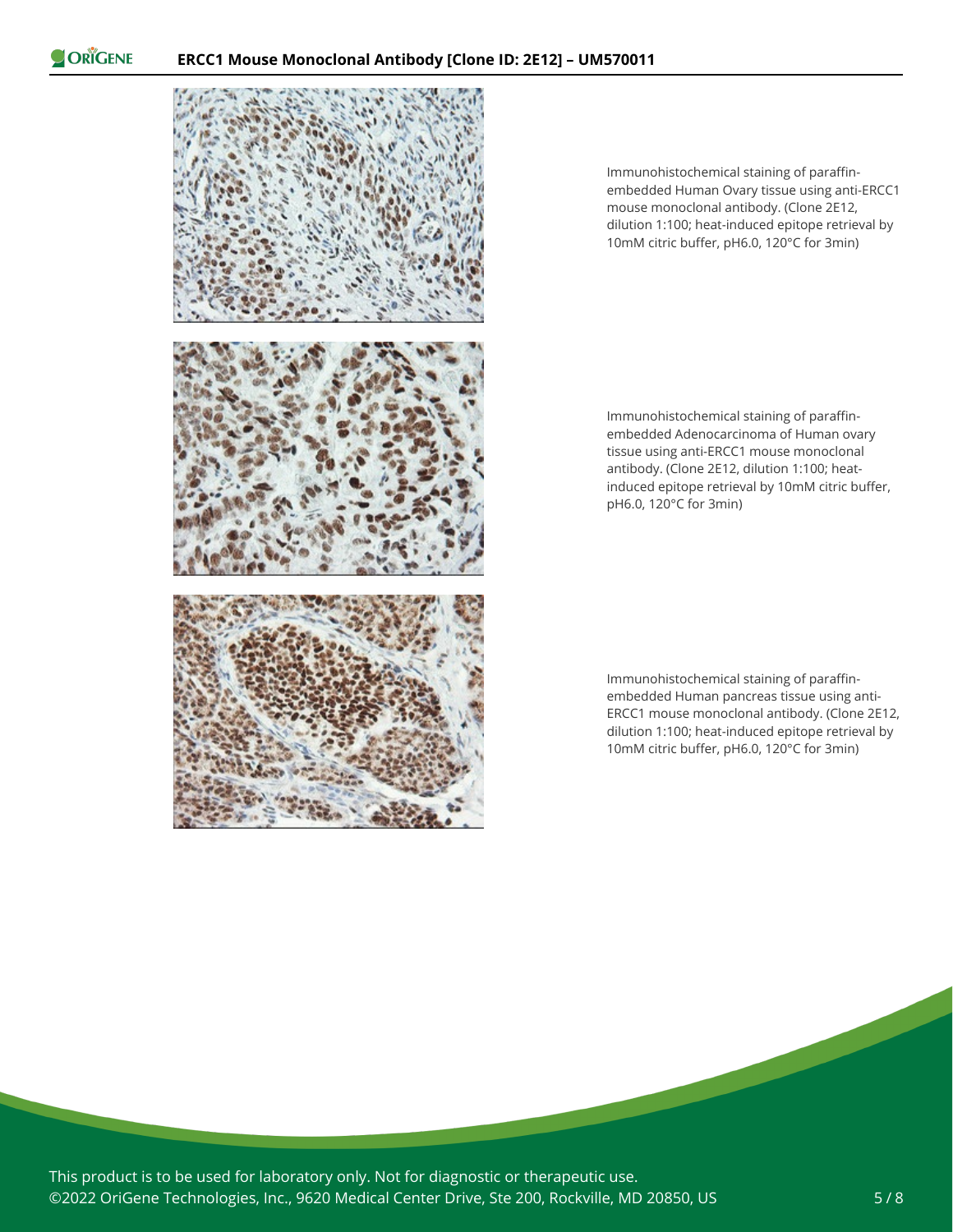

Immunohistochemical staining of paraffinembedded Human thyroid tissue using anti-ERCC1 mouse monoclonal antibody. (Clone 2E12, dilution 1:100; heat-induced epitope retrieval by 10mM citric buffer, pH6.0, 120°C for 3min)

Immunohistochemical staining of paraffinembedded Carcinoma of Human thyroid tissue using anti-ERCC1 mouse monoclonal antibody. (Clone 2E12, dilution 1:100; heat-induced epitope retrieval by 10mM citric buffer, pH6.0, 120°C for 3min)

Immunohistochemical staining of paraffinembedded Human endometrium tissue using anti-ERCC1 mouse monoclonal antibody. (Clone 2E12, dilution 1:100; heat-induced epitope retrieval by 10mM citric buffer, pH6.0, 120°C for 3min)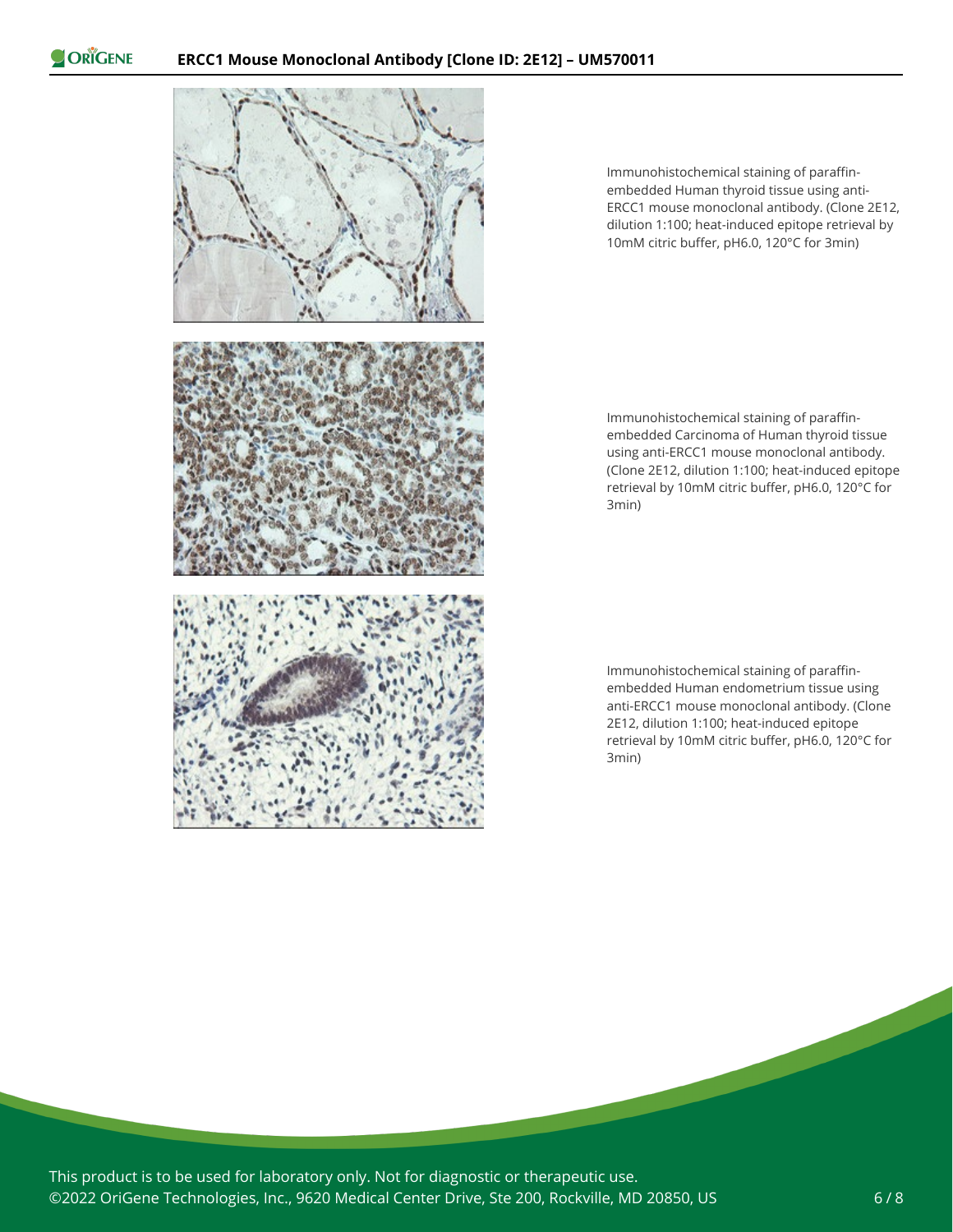

Immunohistochemical staining of paraffinembedded Adenocarcinoma of Human endometrium tissue using anti-ERCC1 mouse monoclonal antibody. (Clone 2E12, dilution 1:100; heat-induced epitope retrieval by 10mM citric buffer, pH6.0, 120°C for 3min)



Immunohistochemical staining of paraffinembedded Human bladder tissue using anti-ERCC1 mouse monoclonal antibody. (Clone 2E12, dilution 1:100; heat-induced epitope retrieval by 10mM citric buffer, pH6.0, 120°C for 3min)

Immunohistochemical staining of paraffinembedded Carcinoma of Human bladder tissue using anti-ERCC1 mouse monoclonal antibody. (Clone 2E12, dilution 1:100; heat-induced epitope retrieval by 10mM citric buffer, pH6.0, 120°C for 3min)